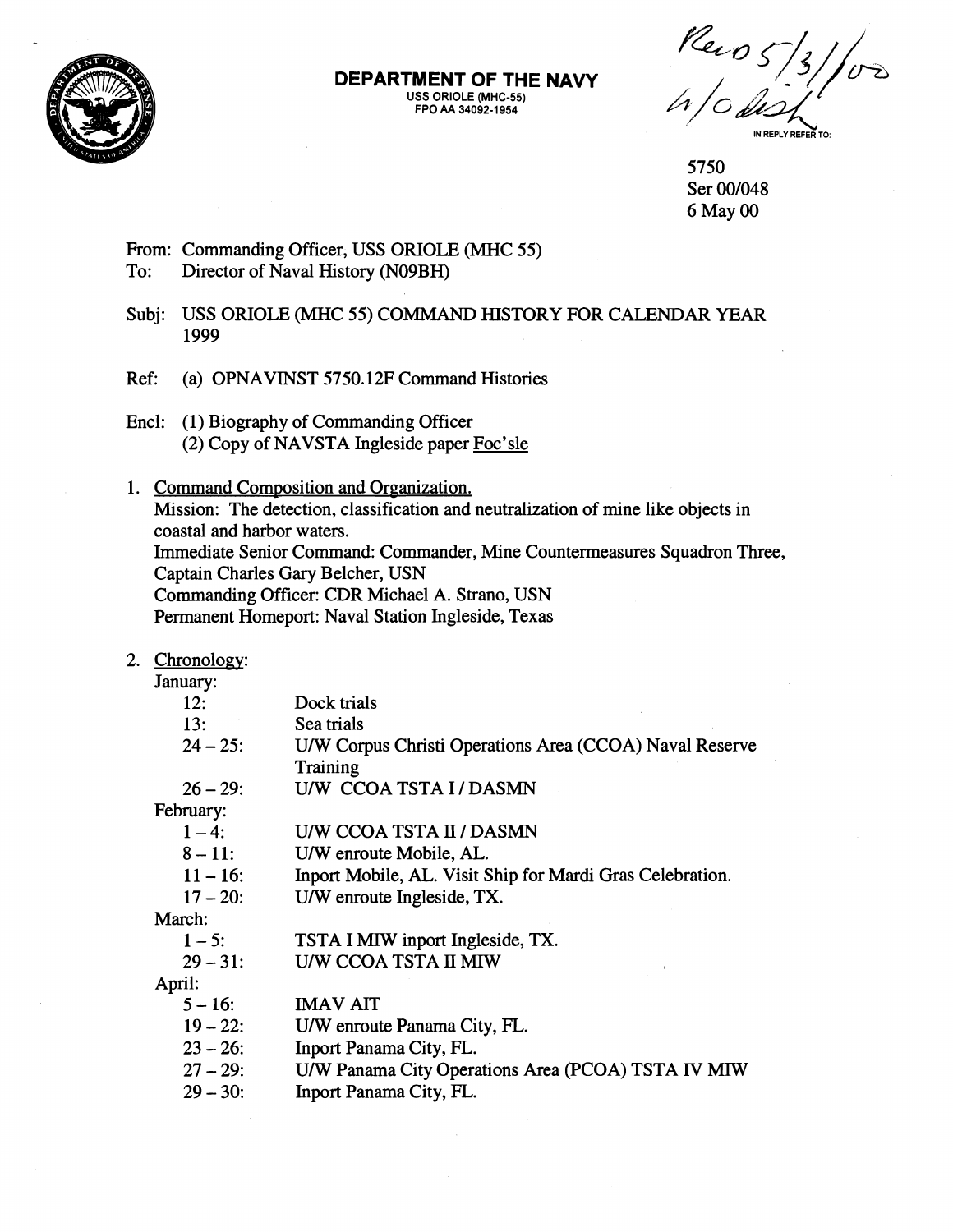# Subj: USS ORIOLE (MHC 55) COMMAND HISTORY FOR CALENDAR YEAR 1999

 $\bar{\mathcal{A}}$ 

May:

| $1 - 2$ :   | Inport Panama City, FL.                                   |
|-------------|-----------------------------------------------------------|
| $3 - 4:$    | U/W PCOA TSTA IV MIW                                      |
| 5:          | Inport Panama City, FL.                                   |
| $6 - 7$ :   | U/W PCOA TSTA IV MIW                                      |
| $8 - 9:$    | Inport Panama City, FL.                                   |
| $10 - 11$ : | U/W enroute New Orleans, LA.                              |
| $12 - 16$ : | Inport New Orleans, LA. Visit Ship for Armed Forces Week  |
|             | Celebration.                                              |
| $17 - 20$ : | U/W enroute Ingleside, TX.                                |
| $24 - 28:$  | U/W CCOA TSTA IV / III                                    |
| 28:         | Lightning strike                                          |
| June:       |                                                           |
| 21:         | U/W CCOA Sea trials, PCO School Ship.                     |
| 28:         | U/W CCOA Final Evaluation Period.                         |
| July:       |                                                           |
| $1 - 7:$    | <b>EMR</b> Facility                                       |
| $20 - 21$ : | U/W CCOA MCM Training                                     |
| August:     |                                                           |
| $2 - 13$ :  | <b>CSRR</b> / Target / Diesel Inspection                  |
| $20 - 24$ : | Hurricane Moor / Hurricane Bret                           |
| $30 - 31$ : | U/W CCOA MCM Training                                     |
| September:  |                                                           |
| $1 - 2$ :   | U/W CCOA MCM Training                                     |
| $20 - 23$ : | U/W CCOA GOMEX 99-2                                       |
| $26 - 28$ : | U/W CCOA GOMEX 99-2 / Cooperative TELOS                   |
| $29 - 30:$  | U/W enroute Key West, FL.                                 |
| October:    |                                                           |
| $1 - 4:$    | U/W enroute Key West, FL.                                 |
| $4 - 16$ :  | Inport Key West, FL.                                      |
| $17 - 21$ : | U/W enroute Little Creek, VA.                             |
| 21:         | BSF Little Creek, VA.                                     |
| $21 - 22$ : | U/W enroute Annapolis, MD.                                |
| $22 - 25$ : | Inport Annapolis, MD. U.S. Naval Academy Homecoming Visit |
|             | Ship.                                                     |
| 25:         | U/W enroute Baltimore, MD.                                |
| $25 - 31$ : | Inport Baltimore, MD.                                     |

 $\overline{2}$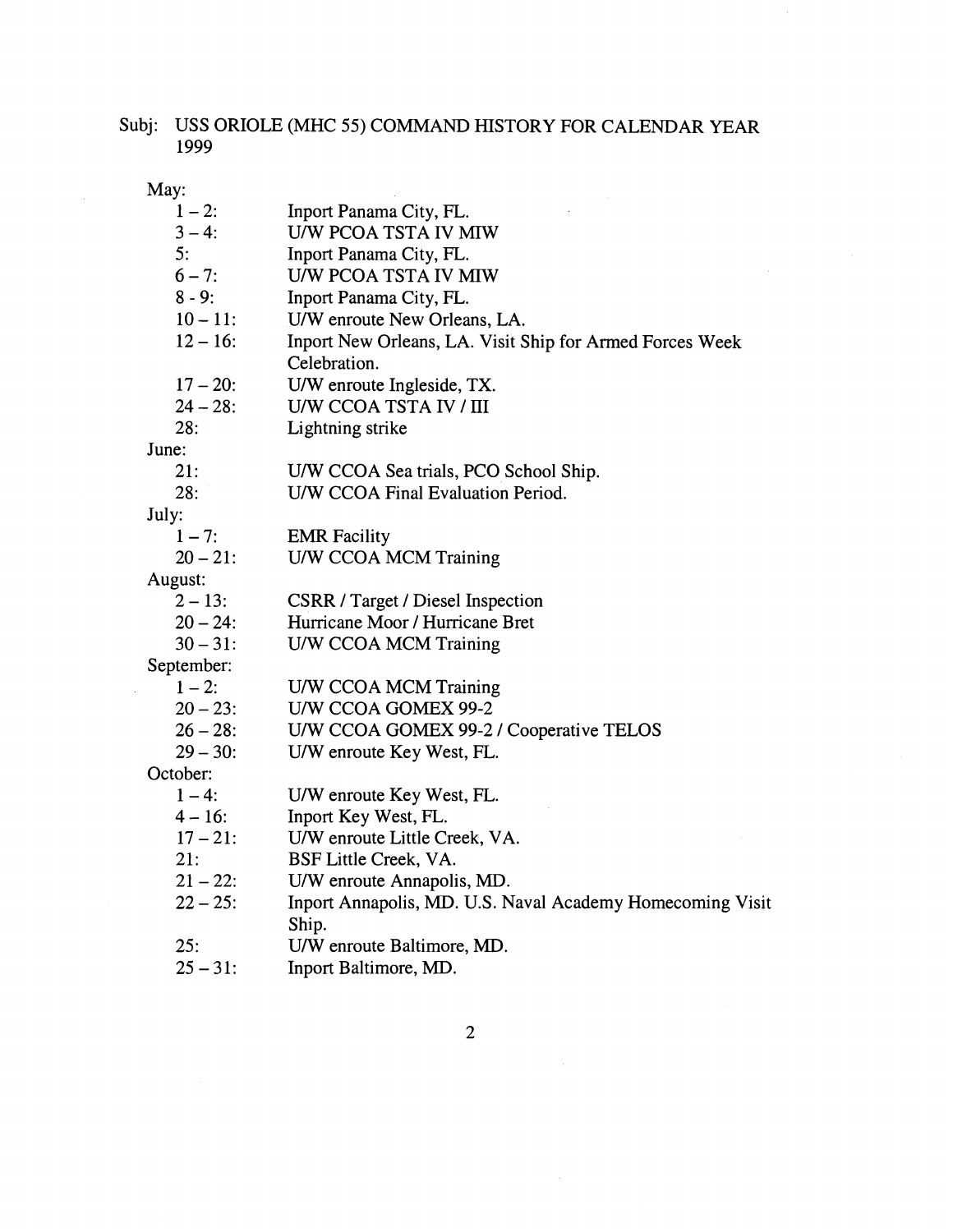## Subj: USS ORIOLE (MHC 55) COMMAND HISTORY FOR CALENDAR YEAR 1999

November:

- $1-2$ : U/W enroute Little Creek, VA.
- $2 3$ : Inport Little Creek, VA.
- $4 6$ : U/W enroute Newport, RI.
- $6 8$ : Inport Newport, RI.
- $8 11$ : U/W EgyptAir Flight 990 Salvage and Recovery Operation
- $11 13$ : Inport Newport, RI.
- $13 15$ : U/W enroute Little Creek, VA.
- $15 17$ : Inport Little Creek, VA.
- $17 22$ : U/W enroute Key West, FL.
- 22: BSF Key West, FL.
- $22 26$ : U/W enroute Ingleside, TX.

December:

- $17 31$ : Holiday stand down
- 3. Narrative: ORIOLE began 1999 with its third Commanding Officer LCDR Michael A. Strano, who took the helm in a change of command ceremony held on 4 December 1998. In January 1999, the ship entered the Basic Phase of Training (TSTA 1/11) in the Corpus Christi Operations Area. From 11-17 February 1999, ORIOLE was visit ship in Mobile, Alabama for Mardi Gras. From 22 April to 9 May, the ship operated out of Panama City, Florida conducting TSTA IV Mine Warfare Training, this training included the deep water MP 1 cutter neutralizations of two moored mine shapes. ORIOLE sailed up the Mississippi River on the way to New Orleans to be visit ship for the Armed Forces Week celebrations lasting from 12 to16 May. ORIOLE arrived home on 20 May 1999. The following week, the ship was in the Corpus Christi Operations Area conducting TSTA IV Mine Warfare Training. On 28 May, ORIOLE was struck by lightning approximately 10 miles off the coast of Aransas Pass, Texas. After one month of repairs, ORIOLE completed her Final Evaluation Period and Navigation Certification on 28 June 1999. On 1 July 1999, ORIOLE became the first MHC to enter the Electromagnetic Roll and Calibration Facility in Ingleside for a degaussing check ranging. During July and August, the ship conducted training in the Corpus Christi Operations Area and completed a Combat Systems Readiness Review, Medical Readiness Certification, and comprehensive Diesel Engine Inspection on four of her five engines. September 1999 found ORIOLE participating in GOMEX 99-2 and the Partnership for Peace Cooperative TELOS exercise. During this exercise, she demonstrated a complete detect to engage sequence including the neutralization of a moored mine with MP 1 cutters. On 29 September, ORIOLE departed for Key West, Florida and an East Coast cruise. Enroute, the ship sustained a casualty to her NR 1 Main Propulsion Diesel Engine. After arriving in Key West, her engineers completed repairs replacing